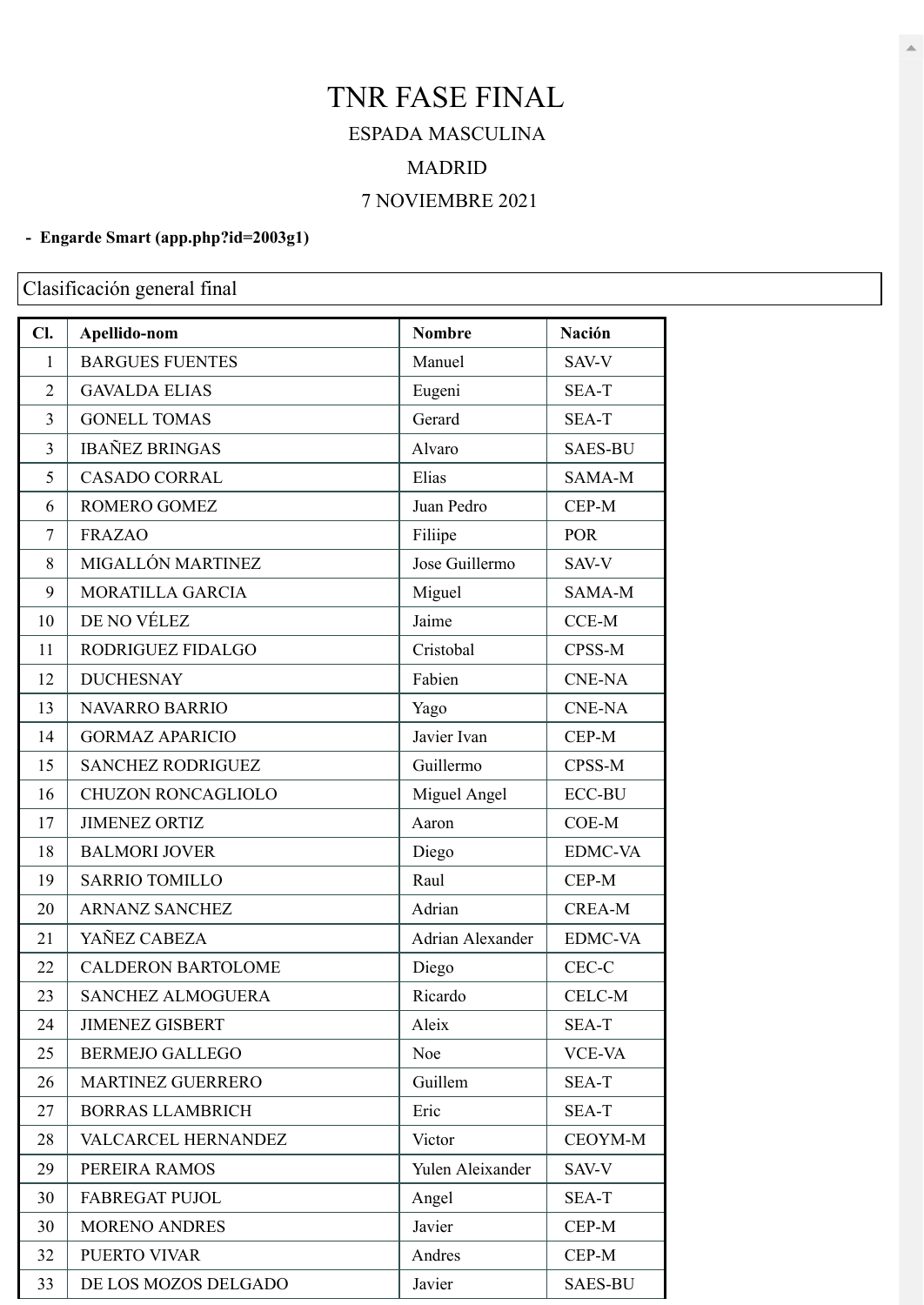| 34 | <b>FERNANDEZ JIMENO</b>        | Emilio        | CEP-M          |
|----|--------------------------------|---------------|----------------|
| 35 | <b>HAON</b>                    | Robin         | CEA-V          |
| 36 | STOFENMACHER STISIN            | Lior          | <b>CREA-M</b>  |
| 37 | CARVALHO GERARDO PIRES DA CRUZ | Joao Rodrigo  | <b>VCE-VA</b>  |
| 38 | MARQUETA PEÑA                  | Nicolas       | CEP-M          |
| 39 | DE LA CAL GUIJARRO             | Jaime         | <b>CREA-M</b>  |
| 40 | <b>TEIXEIRA</b>                | Miguel        | <b>POR</b>     |
| 41 | <b>NIETO RUIZ</b>              | Guillermo     | <b>VCE-VA</b>  |
| 42 | <b>CUESTA OÑATE</b>            | Carlos        | $CCE-M$        |
| 43 | <b>ANDERTON</b>                | Grant         | <b>CEMAR-B</b> |
| 44 | <b>REYNOSO RAFAEL</b>          | Roman Ernesto | CETC-M         |
| 45 | <b>MOLINA PEREZ</b>            | Jesus         | <b>SADA-AB</b> |
| 46 | <b>MATEOS GARCIA</b>           | Marco         | CELC-M         |
| 47 | <b>CHAMIZO BELLIDO</b>         | Cristian      | $CEG-B$        |
| 48 | <b>JUANES CARREÑO</b>          | Guillermo     | CELC-M         |
| 49 | <b>CUBELLS TALAVERA</b>        | Eduardo       | $COE-M$        |
| 50 | <b>ALEGRE BALLESTEROS</b>      | Rodrigo       | <b>SAES-BU</b> |
| 50 | <b>MACIAS PEREZ</b>            | Jose Manuel   | $CCC-M$        |
| 52 | <b>CALLEJAS SANZ</b>           | Manuel        | CEA-Z          |
| 52 | <b>RAMA BLANCO</b>             | Rodrigo       | 100TO-C        |
| 54 | <b>SANCHEZ ORTIZ</b>           | Jorge         | SEM-V          |
| 55 | <b>CASTRO BIONDO</b>           | Rodrigo       | CELC-M         |
| 56 | RODRIGUEZ FERNANDEZ            | David         | SAMA-M         |
| 57 | <b>BARON PEREZ</b>             | Mario         | <b>CESAN</b>   |
| 58 | MALPARTIDA MORENO              | Daniel        | <b>CREA-M</b>  |
| 59 | <b>CORTES ARROYO</b>           | Aaron         | CEP-M          |
| 60 | <b>CODON MIRAVALLES</b>        | Roberto       | <b>ECC-BU</b>  |
| 61 | <b>VAFIN</b>                   | Dmitry        | CEA-V          |
| 62 | RODRIGUEZ ACEYTUNO             | Diego Manuel  | <b>VCE-VA</b>  |
| 63 | <b>ELIZARI OLAIZ</b>           | Iñigo         | <b>CNE-NA</b>  |
| 64 | <b>JEUN VALENZUELA</b>         | Daniel        | <b>CREA-M</b>  |
| 65 | <b>VEGAS VAZQUEZ</b>           | Borja         | CEOYM-M        |
| 66 | <b>MUGICA GARCIA</b>           | Sergio        | CCE-M          |
| 67 | <b>GARCIA MIGUEL</b>           | Daniel        | CELC-M         |
| 68 | <b>ALONSO ESCOBAR</b>          | Javier        | $CCC-M$        |
| 69 | <b>GAZDELIANI AKOPASHVILI</b>  | Giorgi        | <b>SAES-BU</b> |
| 70 | <b>TOLEDO RUIZ</b>             | Arturo        | CE-TO          |
| 71 | VIVAR LAVIÑA                   | Ernesto       | SAMA-M         |
| 72 | <b>BENEGAS JAYME</b>           | Diego         | CETC-M         |
| 73 | FERNANDEZ CALLEJA              | Alvaro        | CELC-M         |
| 74 | <b>FRAZAO</b>                  | Miguel        | POR            |
| 75 | <b>HEREDIA VIVES</b>           | Aleix         | $CEG-B$        |
| 76 | <b>ANGULO SAN MARTIN</b>       | Alejandro     | CEP-M          |
| 76 | <b>LUQUE BERNAL</b>            | Alberto       | CEP-M          |
| 78 | PEREZ PEREZ                    | Luis Andres   | CEL-M          |